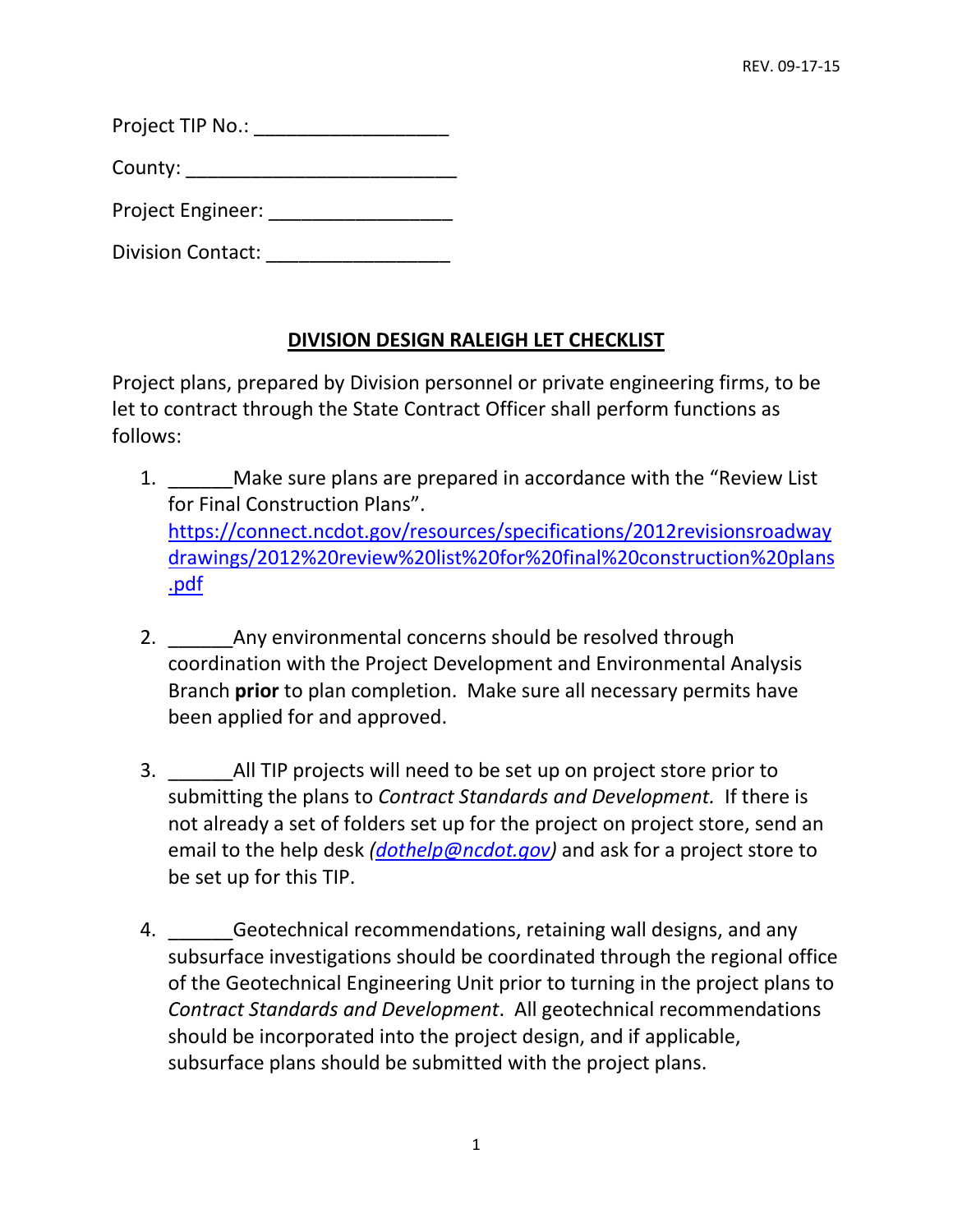- 5. \_\_\_\_\_\_Traffic management plans should be coordinated with the *Work Zone Traffic Control* Section and turned in with the project plans.
- 6. \_\_\_\_\_\_Utility plans should be coordinated with the *Utilities Unit* prior to turning in the project plans to *Contract Standards and Development*. Any utility construction (UC) and/or utility by others (UO) plans should be turned in with the project plans.
- 7. \_\_\_\_\_\_Coordinate with the *Roadside Environmental Unit,* prior to turning in the project plans to *Contract Standards and Development. A*ll erosion control information (plans, special provisions, estimates, etc.) should be submitted with the project plans.
- 8. \_\_\_\_\_\_Coordinate all pavement designs with *Pavement Management* prior to turning in the project plans to *Contract Standards and Development*. Final pavement designs prepared by *Pavement Management* will be sealed by the Pavement Design Engineer. Any pavement design not coordinated with *Pavement Management* will need to be sealed by Division personnel or the PEF firm.
- 9. Pavement Marking and Signing Plans should be coordinated with the *Signing and Delineation Section* and turned in with the project plans.
- 10.\_\_\_\_\_\_Signal plans should be coordinated with the *Signal Design Section* prior to turning in the project plans to *Contract Standards and Development.*
- 11.\_\_\_\_\_\_Structure plans should be coordinated with the *Structure Management Unit* early in the design process. All structure plans (bridges, culverts, walls, etc.) should be submitted to the *Structure Management Unit* at the same time the roadway plans are submitted to *Contract Standards and Development*.
- 12.\_\_\_\_\_\_Submit project files (bound file and loose file) in accordance with section 13-1 in part II, chapter 13 of the Roadway Design Manual.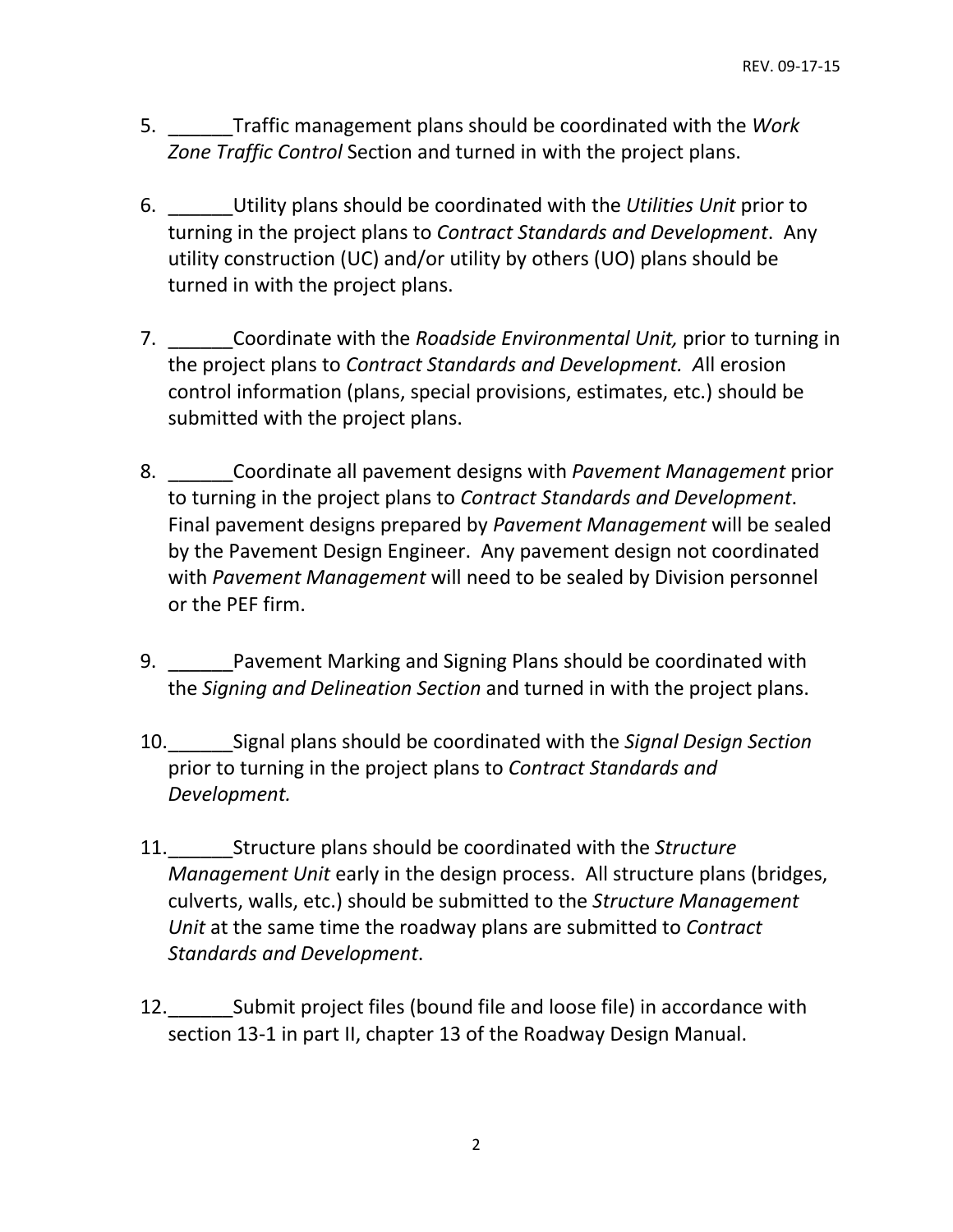- 13. Estimates should be in the proper format and include all pay items necessary to let the project. A .csv file or pay items entered into the resurfacing program (.est file) should be submitted for all projects prepared by Division personnel. A .csv file should be submitted if the plans are prepared by a private engineering firm.
- 14. Once the plans have been reviewed and approved by a Plan Review Engineer, electronically signed and sealed PDFs of the final plans will need to be placed in the applicable TIP folders on project store. Individual PDF files of each plan sheet are required. Please follow the "Final Plan Submittal Changes" policy from the Roadway Design Unit. See link below. [https://connect.ncdot.gov/projects/Roadway/RoadwayDesignAdministrativ](https://connect.ncdot.gov/projects/Roadway/RoadwayDesignAdministrativeDocuments/Electronic%20Plan%20Submittal.pdf) [eDocuments/Electronic%20Plan%20Submittal.pdf](https://connect.ncdot.gov/projects/Roadway/RoadwayDesignAdministrativeDocuments/Electronic%20Plan%20Submittal.pdf)

Some problem areas on plans that may warrant a second look by the designer are:

- 1. \_\_\_\_\_\_Are thru lane tapers long enough to satisfy the design speed of the facility?
- 2. Is the proposed construction properly tied to the survey line?
- 3. \_\_\_\_\_\_Use the "calculation of quantities" sheets found on the *Contract Standards and Development* web page. Submit copies of all applicable calculation sheets with the project plans. [Https://connect.ncdot.gov/resources/specifications/pages/contracts](https://connect.ncdot.gov/resources/Specifications/Pages/Contracts-Resources.aspx)[resources.aspx](https://connect.ncdot.gov/resources/Specifications/Pages/Contracts-Resources.aspx)
- 4. \_\_\_\_\_\_Are summaries included in the plans for drainage, earthwork, pavement removal and guardrail?
- 5. **Example 2** Are Geotechnical Summary tables needed? [https://connect.ncdot.gov/projects/Roadway/RoadwayDesignAdministrativ](https://connect.ncdot.gov/projects/Roadway/RoadwayDesignAdministrativeDocuments/Geotech%20Summary%20Tables.pdf) [eDocuments/Geotech%20Summary%20Tables.pdf](https://connect.ncdot.gov/projects/Roadway/RoadwayDesignAdministrativeDocuments/Geotech%20Summary%20Tables.pdf)